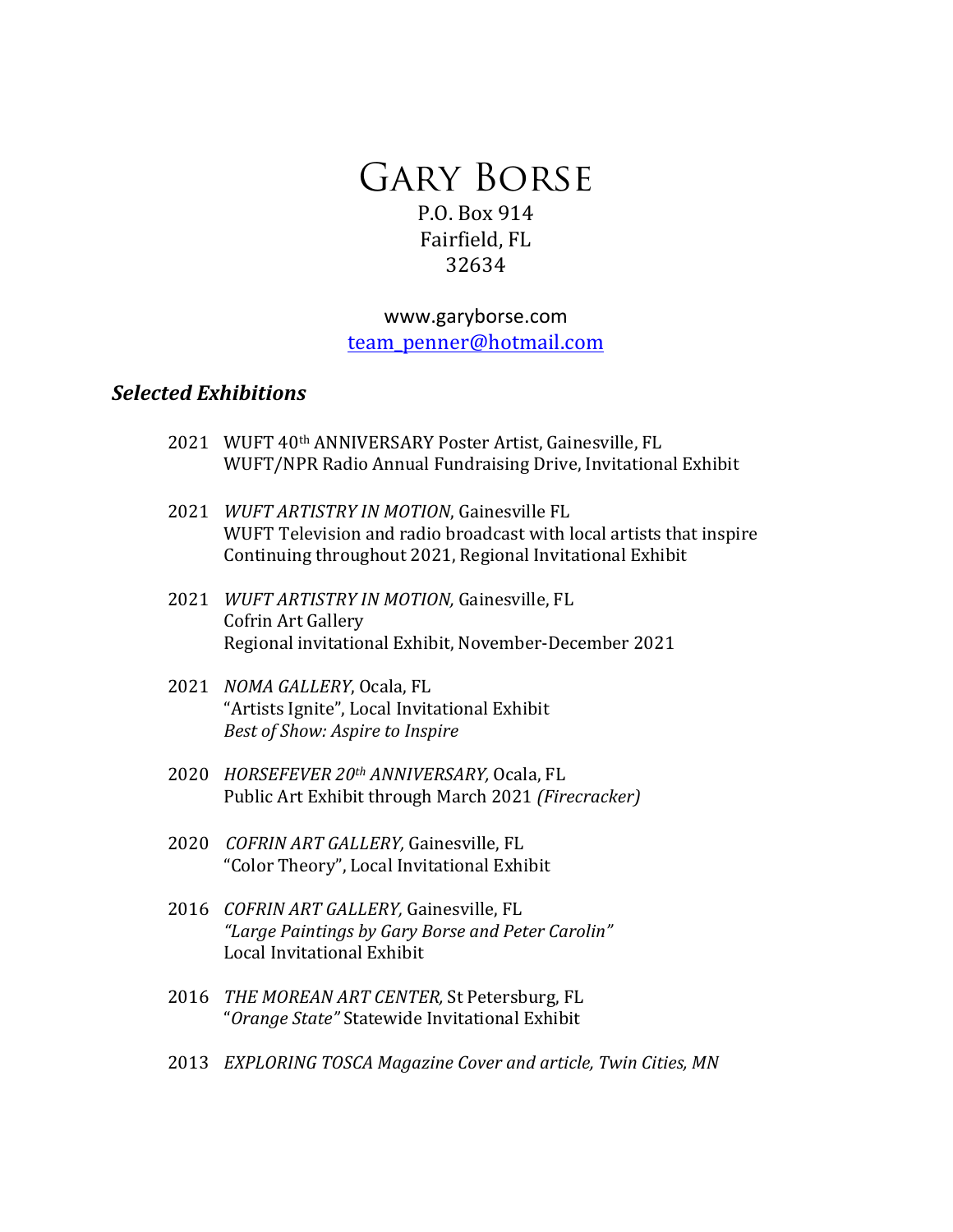- 2012 *EXPLORING TOSCA Magazine, Twin Cities, MN, American Artist Series Florida Artist of the Year* Invitational Magazine Feature and National Award Spring 2012
- 2011 *BEST OF FLORIDA ARTISTS REGISTRY, Orlando, FL* Juried Regional Invitational Exhibit
- 2011 *HORSEFEVER 10th ANNIVERSARY*, Ocala, FL Public Art Exhibit through March 2012 (Mistaken Identity)
- 2011 ORMOND MEMORIAL ART MUSEUM, Ormond Beach, FL "Adopting the Pace of Nature", Regional Invitational Exhibit, (17 Paintings) April through June
- 2010 *ATLANTIC CENTER FOR THE ARTS*, New Smyrna Beach, FL "Flora and Fauna", Regional Invitational Exhibit
- 2010 *OPEN AIR ARTS PAINTOUT,* Melrose, FL Paintout for the Alachua Conservation Trust
- 2010 *EVINSTON PAINTOUT*, Gainesville, FL Paintout for the Conservation Trust of Florida
- 2010 *TIOGA ART CENTER*, Gainesville, FL "East Meets West", Invitational Group Exhibit
- 2010 *HARRY P. LEU GARDENS, Orlando, FL* Solo Exhibit
- 2009 *ARMORY ART CENTER,* Palm Beach, FL "Native to Florida", Regional Invitational Exhibit
- 2009 *BEST OF FLORIDA ARTISTS REGISTRY,* Orlando, FL Juried Regional Invitational Exhibit
- 2009 ART CENTER SARASOTA, Sarasota, FL *"Seeing Florida: Florida Environmental Artists"* Regional Invitational Exhibit, *www.artsarasota.org*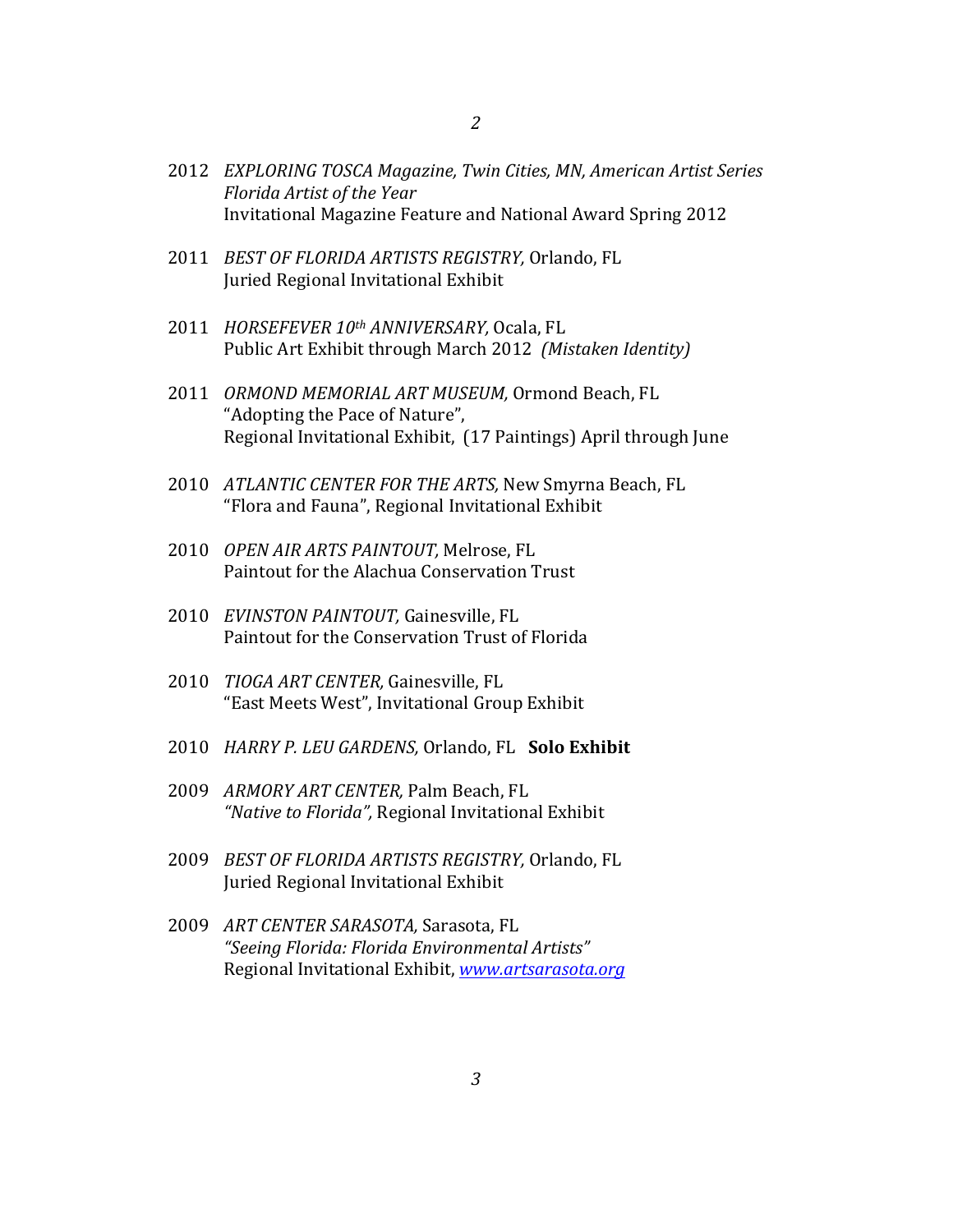- 2009 *MELROSE OPEN AIR ARTS*, Melrose, FL Program cover artist and participant *(Sunbeam)*
- 2009 *GFAA FLORIDA ARTISTS REGIONAL JURIED EXHIBITION* Gainesville, FL
- 2009 *LAGO,* Orlando, FL Invitational Exhibit
- 2009 *DUDLEY FARM PAINTOUT*, Gainesville, FL Invitational Plein Air Event and Exhibit
- 2009 *MELROSE BAY ART GALLERY*, Melrose, FL **Solo Exhibit** "ON THE EDGE: ADVENTURES IN SPIRITUAL REALISM"
- 2009 *WINTER PARK FALL ART FESTIVAL*, Winter Park, FL National Juried Invitational Exhibit
- 2009 *ST AUGUSTINE FALL ARTS FESTIVAL*, St Augustine, FL National Juried Invitational Exhibit
- 2008 *BOCA RATON MUSEUM OF ART*, Boca Raton, FL 57th Annual All Florida Juried Exhibition *(Her Majesty)*
- 2008 *HEART OF FLORIDA PAINTOUT*, Gainesville, FL Florida's Eden Invitational Paintout Artists Alliance of North Florida, www.aaonf.org
- 2007 *FLORIDA STATE CAPITOL EXHIBIT*, Tallahassee, FL **Solo Exhibit** *"Revealing The Soul, Painting From The Inside Out"* (28 paintings, January through April 2007)
- 2007 *FLORIDA MUSEUM OF NATURAL HISTORY*, Gainesville, FL **Solo Exhibit** "*The Soul of the Florida Landscape*" (June through November)
- 2007 *BOCA RATON MUSEUM OF ART*, Boca Raton, FL 56th Annual All Florida Juried Exhibition *(Styx)*
- 2007 *NATURAL AWAKENINGS MAGAZINE*, North Central Florida and Tallahassee, Gulf Coast & South Georgia, Magazine Covers *(Sunrise Symphony and Fiesta)*
- 2007 *FLORIDA INTERNATIONAL FESTIVAL 2007, Daytona Beach, FL* Annual Poster Image *(Sunrise Suite)*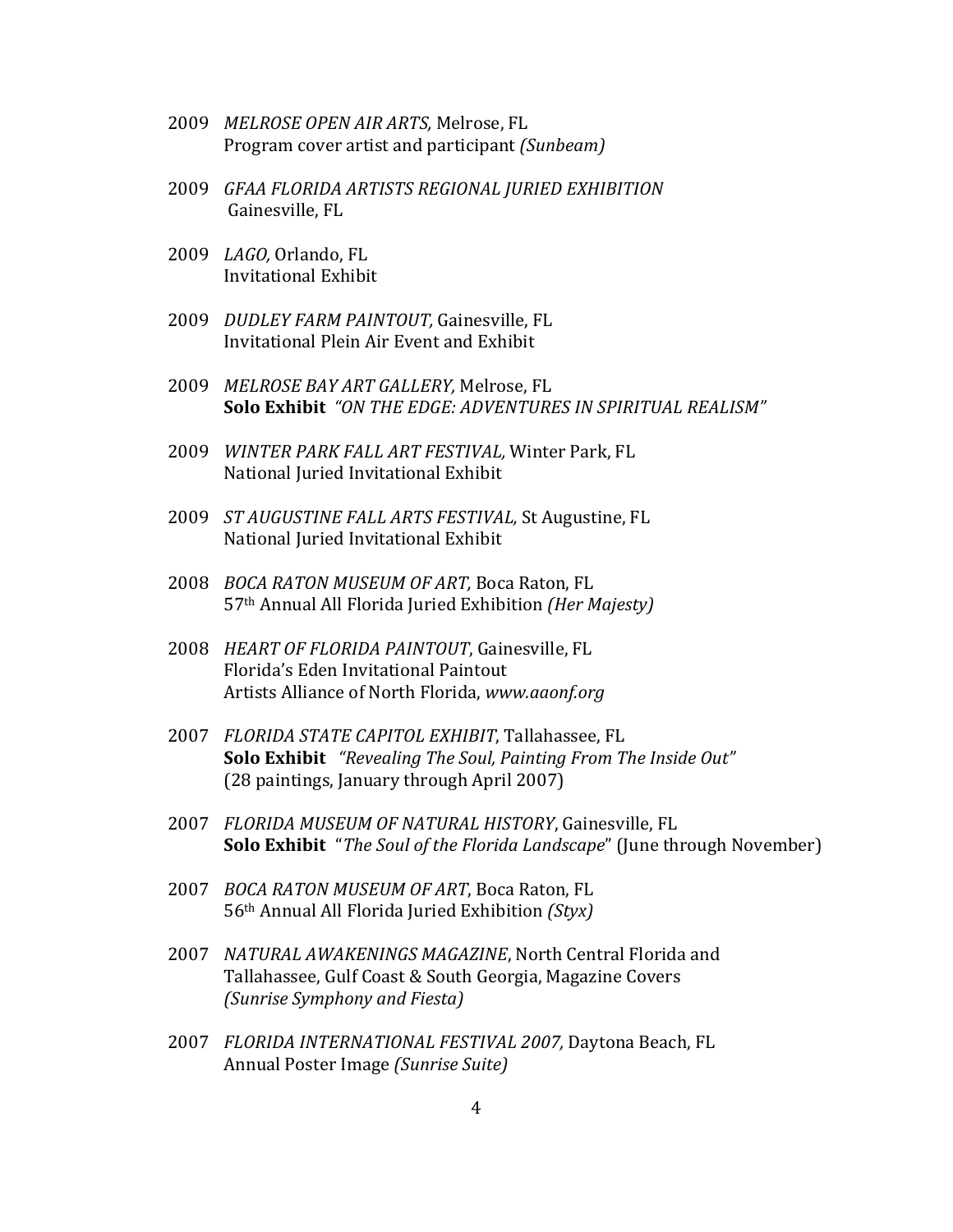- 2007 *FLORIDA ORCHESTRA*, Tampa, FL One of five Florida artists chosen, each to paint a violin for the benefit of The Florida Orchestra and Tampa Bay Performing Arts Center
- 2007 *COFRIN ART GALLERY*, "Palmworks", Gainesville, FL Invitational
- 2007 *EMBRACING OUR DIFFERENCES,* Sarasota, FL Bayfront Park Exhibit of artworks and quotations that encourage diversity. (Celebration of Faith), Regional Juried Exhibition
- 2007 *WEKIVA INVITATIONAL PAINTOUT*, Sanford, FL Poster image and participant *(Sunbeam and River Styx)*
- 2007 *EVINSTON TO CROSS CREEK PAINTOUT, Gainesville, FL* Florida's Plein Air Invitationa
- 2007 BARKITECTURE, "Barkmaster", Marion Cultural Alliance, Ocala, FL Benefit for the Marion County Humane Society
- 2006 *"BEST ARTISTS AND ARTISANS OF FLORIDA 2006*", First Place Acrylic Painting and Honorable Mention, *National Book Series Competition*, *(Cross Creek Morning and Sunup at Orange Creek)*
- 2006 *"BEST OF FLORIDA ARTISTS REGISTRY"*, Regional Juried Invitational, City Arts Factory, Orlando, FL
- 2006 *ALIVE WITH SUMMER SPOTLIGHT X*, Postcard for the exhibit featuring "River Styx", Webber Center, CFCC, Ocala, FL, (2<sup>nd</sup> Place)
- 2006 *ART IN PUBLIC PLACES,( Seminole County Courthouse)* Sanford, FL **Solo Exhibit** (June through August)
- 2006 MELROSE BAY ART GALLERY, Melrose, FL **Solo Exhibit** "Revealing the Soul"
- 2006 *EVINSTON TO CROSS CREEK PAINTOUT, Florida's Plein Air Invitational* Poster and promotional images as well as participant Cross Creek on location, and Thomas Center Galleries, Gainesville, FL
- 2006 MATHESON MUSEUM, "A Painted History of Alachua County" Juried Exhibition, Gainesville, FL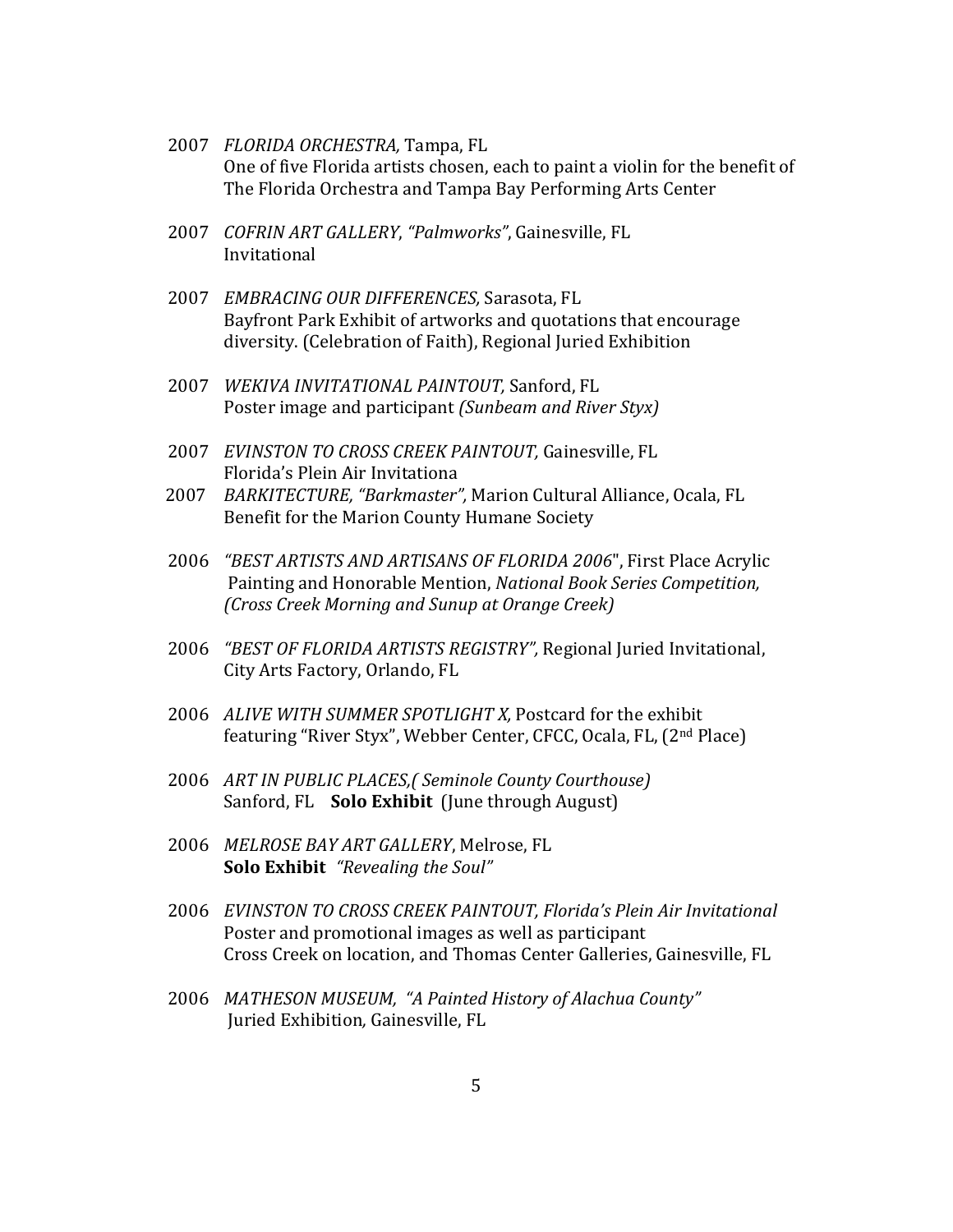- 2005 A.E. BACKUS GALLERY AND MUSEUM, "Beyond The Norm" Invitational Group Exhibit, Ft Pierce, FL
- 2005 *OCALA CIVIC THEATER*, Ocala, FL, Invitational Group Exhibit
- 2005 *BRICK CITY CENTER FOR THE ARTS / CFCC, Postcard for the exhibit* "Outside The Frame" featuring "*Matching The Sofa*" in the exhibition
- 2005 *NATURAL AWAKENINGS*, Magazine Cover, North Central Florida Edition *("Shadows")*
- 2005 *ALIVE WITH SUMMER SPOTLIGHT*, Brick City Center For The Arts, Ocala, FL CFCC Juried Group Show,  $(2<sup>nd</sup> Place)$
- 2005 *THOMAS CENTER JURIED REGIONAL EXHIBITION*, Thomas Center Galleries, Department of Cultural Affairs, Gainesville, FL
- 2005 *THE BRIDGES OF MARION COUNTY*, Sponsored by Marion Cultural Alliance Ocala Marion County Chamber of Commerce, Ocala, FL
- 2005 *STREET AND RECYCLED ART*, Brick City Center For The Arts, CFCC, Ocala, FL
- 2005 *ART UNDER THE OAKS*, Micanopy Council For The Arts, Micanopy, FL
- 2005 *FLORIDA FOCUS*, Cypress Restaurant, Tallahassee, FL Invitational Group Exhibit
- 2004 *REVEALING THE SOUL, PAINTING FROM THE INSIDE OUT,* The Art Center Gallery at Oak Hall School, Gainesville, FL **Solo Exhibit***.*
- 2004 *MIX IT UP*, Brick City Center For The Arts/CFCC, Ocala, FL Multi-Media Juried Group Show
- 2004 *29'* -LIFE IN OUR LATITUDE, Sponsored by Marion Cultural Alliance/ Ocala Marion County Chamber of Commerce, Ocala, FL
- 2004 *ALIVE WITH SUMMER SPOTLIGHT*, Brick City Center For The Arts, Ocala, FL CFCC*,* Juried Group Show
- 2004 *THE GREAT GAINESVILLE PET SHOW*, Thomas Center Galleries, Gainesville, FL City of Gainesville Department of Cultural Affairs Invitational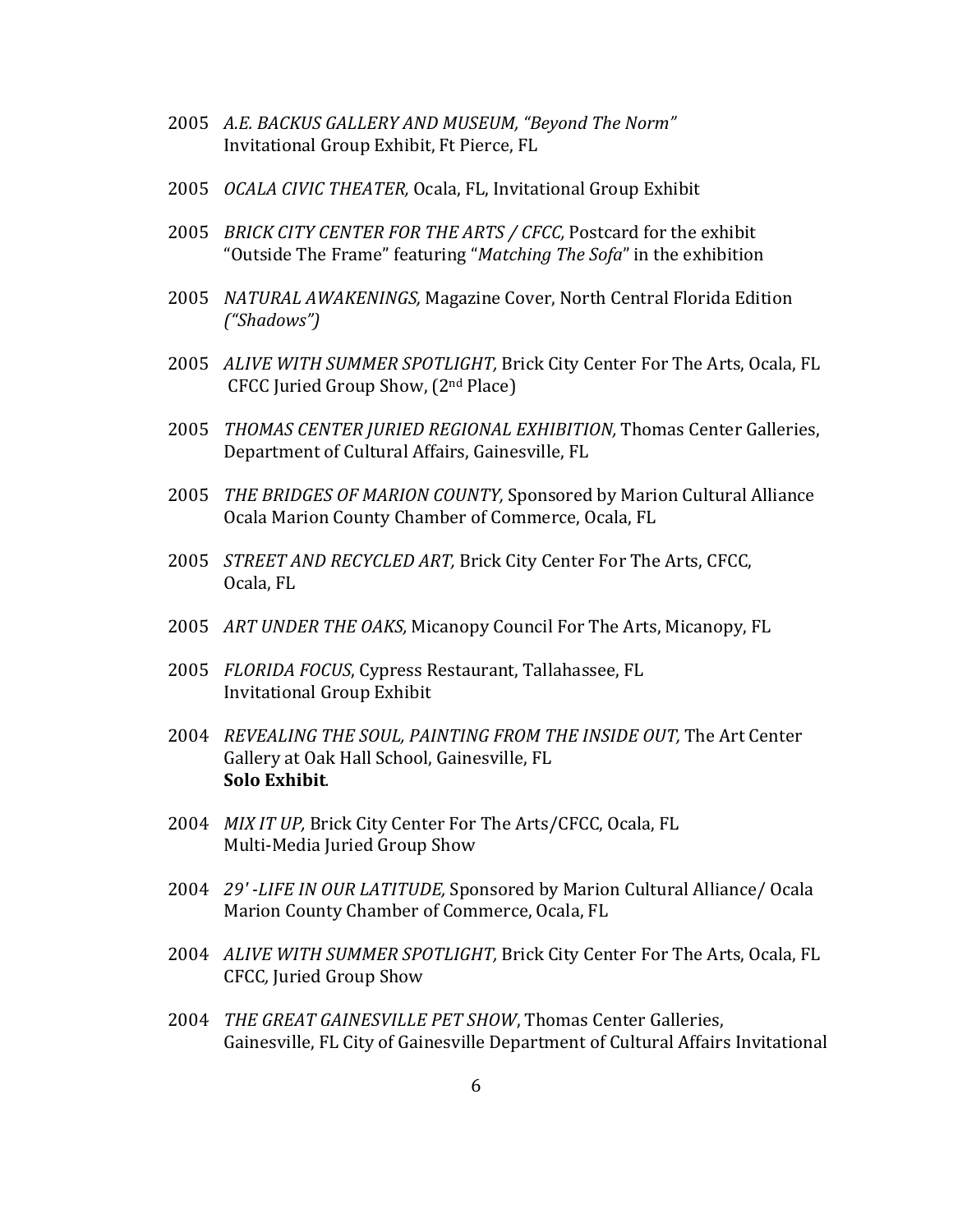- 2004 *urgency emerging emergency*, Serious Studios, Miami Design District, Miami, FL
- 2003 FISH CAMP, Icehouse Gallery, McIntosh, FL
- 2003 *FIRST MAGNITUDE*, Sponsored by Marion Cultural Alliance/ Ocala/Marion County Chamber of Commerce, Ocala, FL
- 2003 *ALIVE WITH SUMMER SPOTLIGHT*, Brick City Center For The Arts, Ocala, FL. CFCC, Juried Group Show
- 2003 *FLORIDA COW HUNTERS*, Icehouse Gallery, McIntosh, FL
- 2003 PAINT THE TOWN, Sponsored by Marion Cultural Alliance/Ocala/Marion County Chamber of Commerce, Ocala, FL.
- 2003 *UNBRIDLED*, Marion Cultural Alliance/ FTBOA, Ocala, FL. Juried Group Show and Auction.
- 2003 *Wm BARTRAM PAINTOUT*, Paynes Prairie, Gainesville, FL. Artists Alliance of North Florida, Gainesville, FL. Invitational Plein Air Painting Group Show and Exhibit.
- 2003 *FUR, FEATHERS, AND FRIENDS, Sponsored by Marion Cultural* Alliance/Ocala/Marion County Chamber of Commerce, Ocala, FL.
- 2002 *UNBRIDLED ART*, Webber Center Exhibit Gallery, Ocala, FL., and Brick City Center For The Arts, CFCC, Ocala, FL Juried Group Show.
- 2002 *ALIVE WITH SUMMER SPOTLIGHT*, Brick City Center For The Arts, Ocala, FL. Juried Group Show.

#### 2001-2002

*HORSEFEVER*, City of Ocala, FL. Public Art Project. Marion Cultural Alliance, Juried Public Art Exhibition and Auction

2001-2000-1999-1998

*ALIVE WITH SUMMER SPOTLIGHT*, Brick City Center For The Arts, Ocala, FL Juried Group Show.

1998 *DREAMSCAPES OF THE MIND*, St. Augustine Art Center, St. Augustine, FL Juried Group Show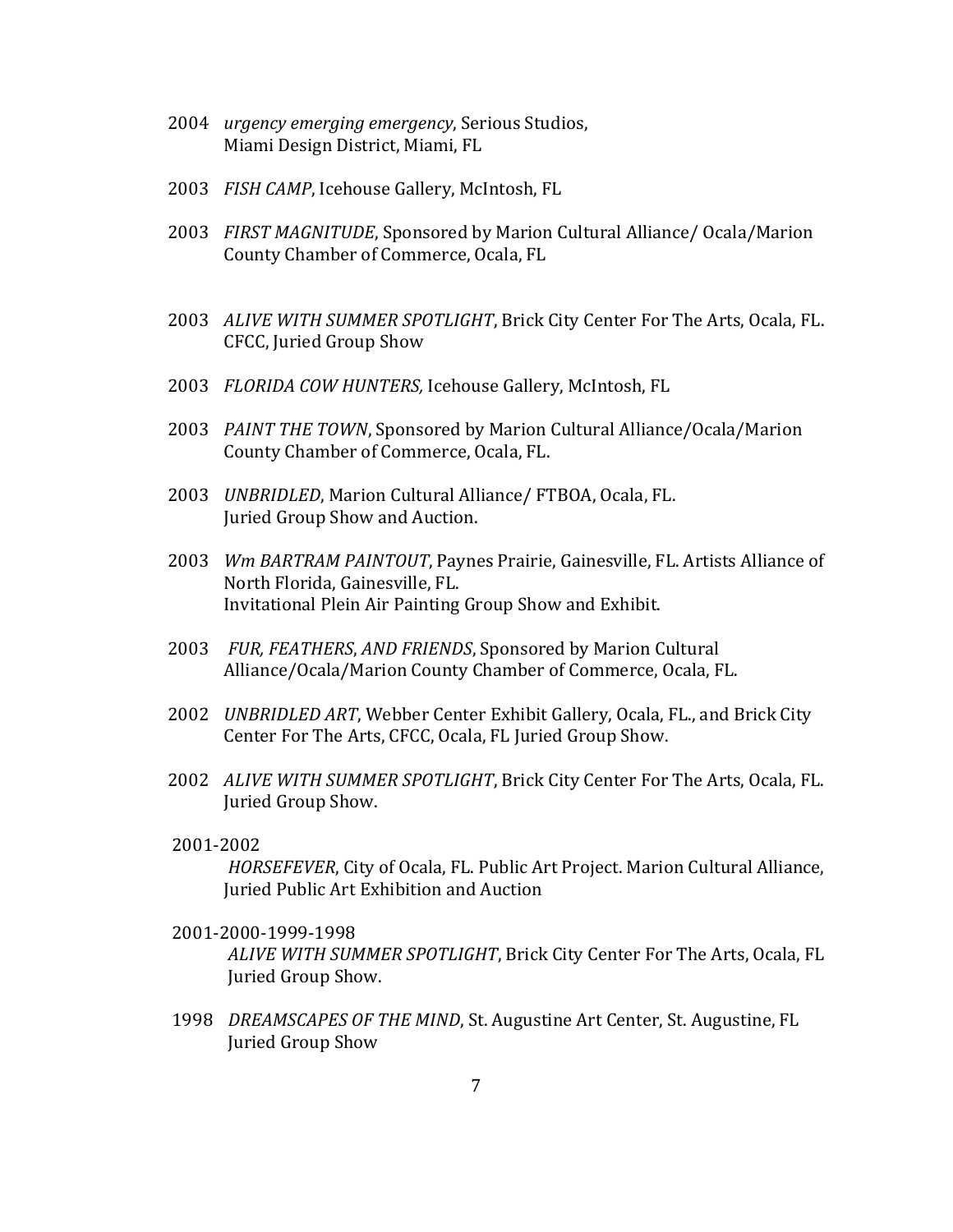1992 MYSTERIOUS TRAVELER, Aardvark Gallery, LaGrange, IL. Twenty Year Retrospective Solo Exhibit

## *Public Art*

- 2021 *HORSEFEVER 20th Anniversary* MCA Ocala, FL Juried Invitational Public Art Project: Firecracker
- 2011 *HORSEFEVER 10th Anniversary* Marion Cultural Alliance for the City of Ocala, FL Juried Invitational Public Art Project: Mistaken Identity
- 2007 *FLORIDA STATE CAPITOL BUILDING* **Solo Exhibit**
- 2007 *FLORIDA MUSEUM OF NATURAL HISTORY* **Solo Exhibit**
- 2006 *SEMINOLE COUNTY ART IN PUBLIC PLACES* Sanford, FL. **Solo Exhibit**
- 2001 *HORSEFEVER* Marion Cultural Alliance for the City of Ocala, FL Juried Invitational Public Art Project: Orion and Paradiso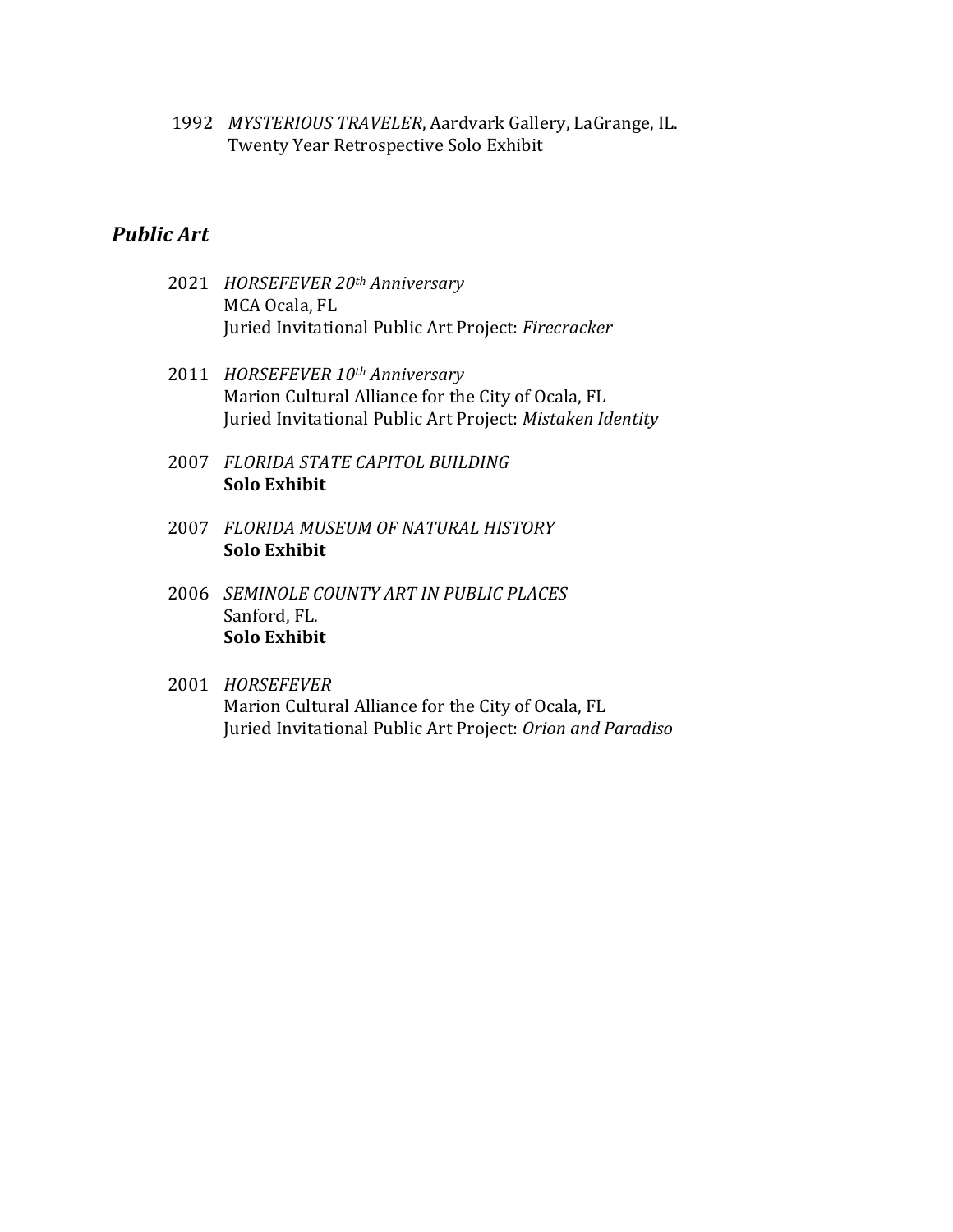#### *Galleries and Affiliations*

Chicago Young Artists Coalition, 1968-1970 Gordon Close Gallery, Hinsdale, IL DuPage Art Guild, Wheaton, IL Naperville Art League, Naperville, IL LaGrange Art League, LaGrange, IL Aardvark Gallery, LaGrange, IL St. Augustine Art Association, St. Augustine, FL Blue Heron Gallery, Ocala, FL High Springs Gallery, High Springs, FL The Icehouse Gallery, McIntosh, FL Brick City Center For The Arts, Ocala, FL The Webber Center, Ocala, FL Marion Cultural Alliance, Ocala, FL Artists Alliance of North Florida, Gainesville, FL Thomas Center Galleries, Gainesville, FL The Cofrin Gallery at Oak Hall School, Gainesville, FL The Matheson Museum, Gainesville, FL Serious Studios, Miami, FL Tyson Trading Co., Micanopy, FL Florida Artists Registry, Orlando,, FL The Grand Bohemian Gallery, Orlando, FL Mansion on Forsyth Park, Savannah, GA Thomas Eads Fine Art, Tallahassee, FL St. Augustine Gallery, St Augustine, FL H. Allen Holmes, ASID, Hobe Sound, FL Katherine Gibson, Art Consultant, Tampa, FL A.E. Backus Gallery and Museum, Ft. Pierce, FL Ocala Civic Theater, Ocala, FL Melrose Bay Gallery, Melrose, FL Tomlyn Gallery, Stuart, FL The Corse Gallery and Atelier, Jacksonville, FL The Windmill Gallery, McIntosh, FL Bellamy Road Fine Arts, Melrose, FL Comma Gallery, Orlando, FL The Florida Orchestra, Tampa, FL The Florida Museum of Natural History, Gainesville, FL The Samuel P. Harn Museum of Art, Gainesville, FL Onessimo Gallery, Palm Beach Gardens, FL Florida West Arts, Bonita Springs, FL The Hollingsworth Gallery, Palm Coast, FL The Ormond Memorial Art Museum, Ormond Beach, FL Xanadu Gallery, Scottsdale, AZ Lombard Contemporary Art, Orlando, FL The Atlantic Center for the Arts, New Smyrna Beach, FL Stellers Gallery, Ponte Vedra, FL 530 Burns Gallery, Sarasota, FL Plum Gallery, St Augustine, FL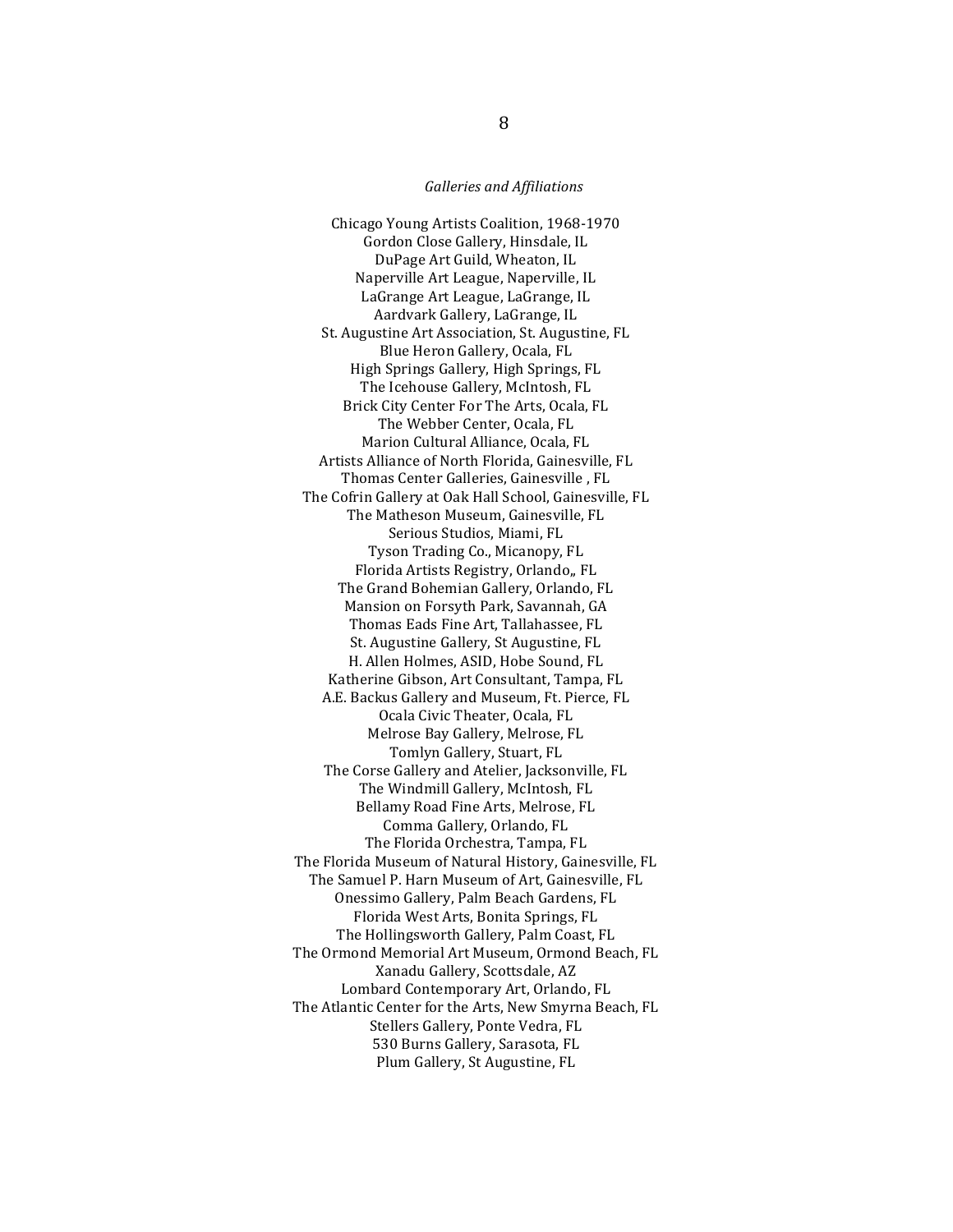## *Selected Bibliography*

Artblend **Magazine**, Volume 3, Winter 2015, Ft Lauderdale, FL, Bio *Fiesta, Requiem for the Night, Rear View Mirror* 

*International Contemporary Artists, Book, Vol 10, 2015,* ICA Publishing, NY, NY

*Flagler Magazine*, Flagler, FL, Cover with Bio, July/August 2015

*Ormond Magazine*, Ormond Beach, FL, Cover with Bio July/Aug 2015

*Deland Magazine*, Deland, FL, Cover with Bio July/Aug 2015

*Deland Magazine*, Deland, FL, Cover with Bio March/April 2015

*Ormond Magazine*, Ormond Beach, FL, Cover with Bio March/April 2015

*Flagler Magazine*, Flagler, FL, Cover with Bio March/April 2015

*Halifax Magazine*, Halifax, FL, Cover with Bio, March/April 2015

*Hobe Sound Magazine*, Hobe Sound, FL Cover with Bio Jan/Feb 2015

*Ormond Magazine*, Ormond Beach, FL, Cover with Bio, Jan/Feb 2015

*Deland Magazine*, Deland, FL, Cover with Bio, Jan/Feb 2015

*Deland Magazine*, Deland, FL, Cover with Bio, Set/Oct 2014

*Exploring Tosca, Magazine, Twin Cities, MN, Front Cover Summer 2013* 

*Exploring Tosca, Magazine*, Twin Cities, MN, American Artist Series Florida Artist of the Year 2012, Spring Issue

*Exploring Tosca, Magazine*, Twin Cities, MN, "The Art of Art" Favorite Artwork, by Julie Ann Segal: *Wekiva Chief*

American Art Collector 2013, **Book**, Alcove Books, Berkley, CA *Quick Reflection, with Bio* 

9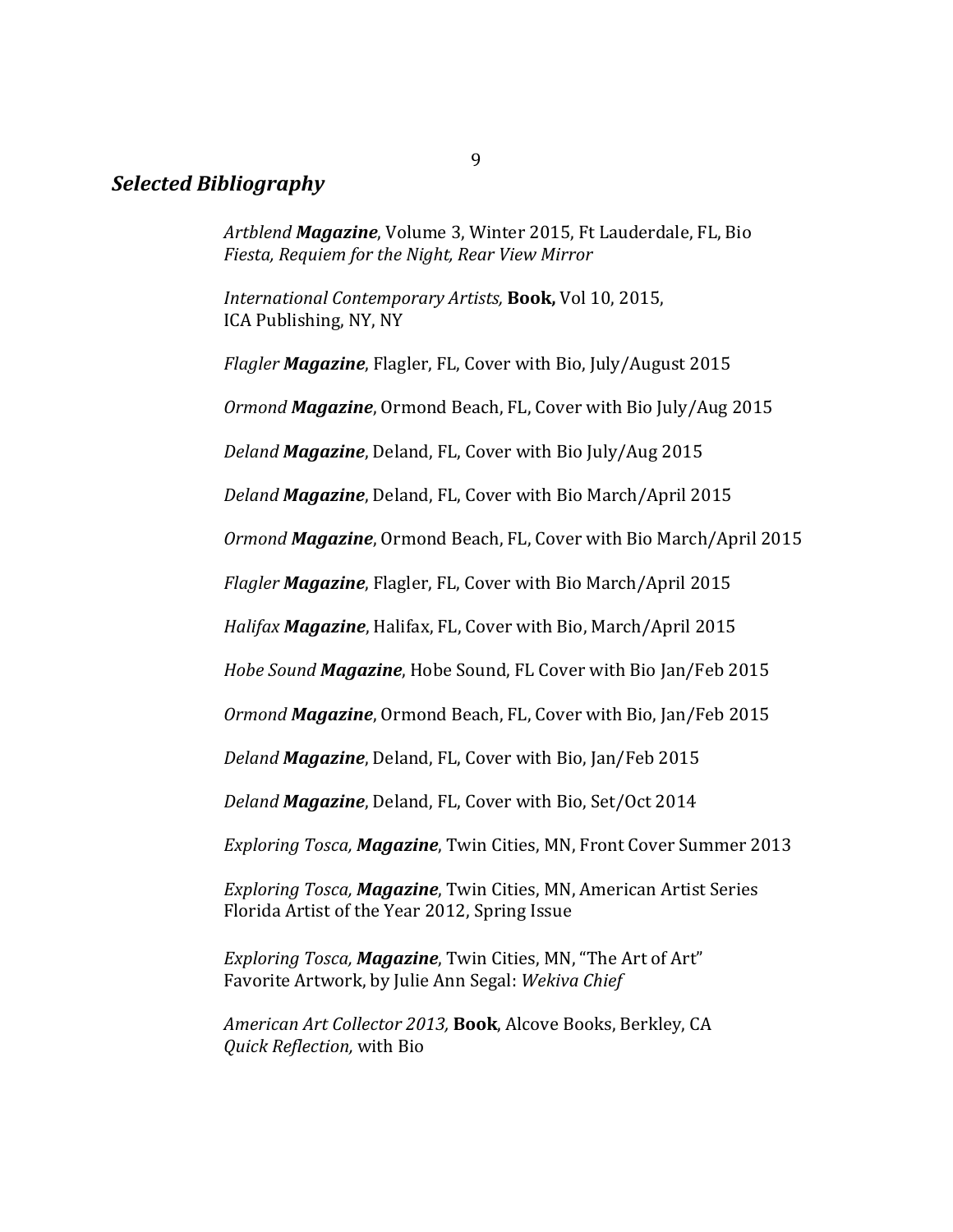*Studio Visit 2013*, **Book**, Open Studios Press, Boston, MA *Sunset Serenade and Rear View Mirror,* with Bio

*Tequesta Magazine*, Tequesta, FL, (Front cover with Bio) February 2013

Maya Ellenson, Art Kaleidoscope, *Currents Magazine*, Hobe Sound, FL "Landscapes Extending Beyond the Horizon" with 7 paintings in color

*Folio Events* **Calendar**, Orlando, FL, (Front and back calendar covers) January 2011

*Saw Palm, Florida Literature and Art*, **Book**, University of South Florida, Tampa, FL, Spring 2011

American Art Collector **Magazine**, "Art Lover's Guide to Collecting Art in Florida", (Wekiva Chief) December 2010

American Art Collector **Magazine**, "Art Lover's Guide to Collecting Art in Florida", (Top of the Morning, Ozello, and Sun and Stars) December 2009

*Scene Magazine*, "New and Notable", "In Unbridled Color", (Picture of Teal Trail), *Gainesville Sun*, 10-15-2009

*West Gainesville* "The Voice", "Hundreds Gather for Art", (Front page cover with artwork at the Harn Museum), Aida Mallard, "Local Artists sell Their Work at Harn", 11-12-09

*Florida Travel and Life Magazine*, "Florida Art Getaways", October 2009

*Scene Magazine*, "New & Notable", "Out in the Open", (Picture of Sunbeam), *Gainesville Sun,* 04-02-09

Open Air Arts, Cover Artist, (Sunbeam), Melrose Bay Art Gallery and Bellamy Road Fine Arts, Melrose FL, April 2009

Florida's Eden, *Heart of Florida Scenic Guide 2009 Edition* 2009, *www.floridaseden.org* April 

Florida's Eden, *Dudley Paintout Collector's Guide*, March 2009,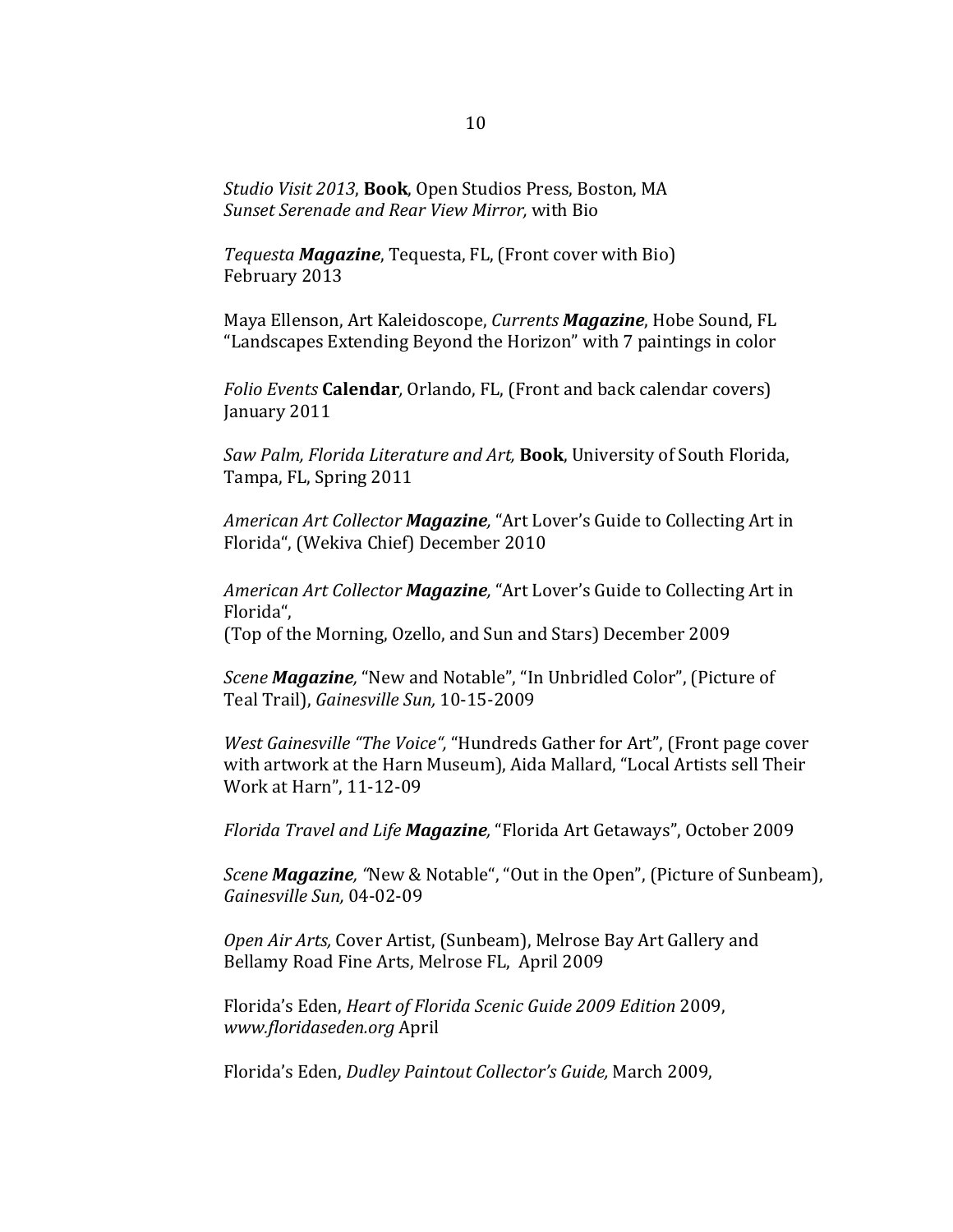*Ocala Business Journal,* "Book Release, Ocala: A Portrait of Life" (with artists' photo), January 2009

*"Ocala-A Portrait of Life",* **Book**, Riverbend Publishing Co., Atlanta, GA (Inside cover jacket photo of "Waiting for Fay"), 2009

Florida's Eden, "*Heart of Florida Trail Guide 2008 Edition"*, Heart of Florida Paintout Guidebook and CD, April 2008 *www.floridaseden.org*

David Hackett, "Photography and food make exhibit inviting", *Gainesville Sun Scene Magazine,* 11-29-07 (Review of exhibit with Pictures of "Joyride" and "Florida Fireworks")

David Hackett, "Exhibit openings may clog up your Friday night", *Gainesville Sun Scene Magazine,* 11-15-07

**The Gainesville Voice, Cofrin Exhibit Announcement** (Pictures of "Top of the morning" and "Joyride"), 11-15-07

*Scene Magazine*, "New and Notable", "The Feel of Florida" (Picture with Sunbeam) *Gainesville Sun*, 8-16-07

*Natural Awakenings Magazine*, Cover, (Sunrise Symphony) North Central Florida Edition, July-August 2007

*Natural Awakenings Magazine*, Cover, (Fiesta) Tallahassee, So. Georgia, Gulf Coast Edition, June 2007

"The Best Artists and Artisans of Florida 2006", **Book**, Kennedy Publishing

*Seminole Magazine*, "Wekiva Invitational Plein Air Paintout", (Picture with "Sunbeam"), Spring 2007, Orlando, FL

*Scene Magazine*, "New & Notable", "Inside Out", (Picture of Sunbeam) *Gainesville Sun*, 8-31-06

Jill Duff-Hoppes, Arts Alive!, " Public Art", (Picture of "Moonlight Sonata") *Orlando Sentinel,* 6-4-2006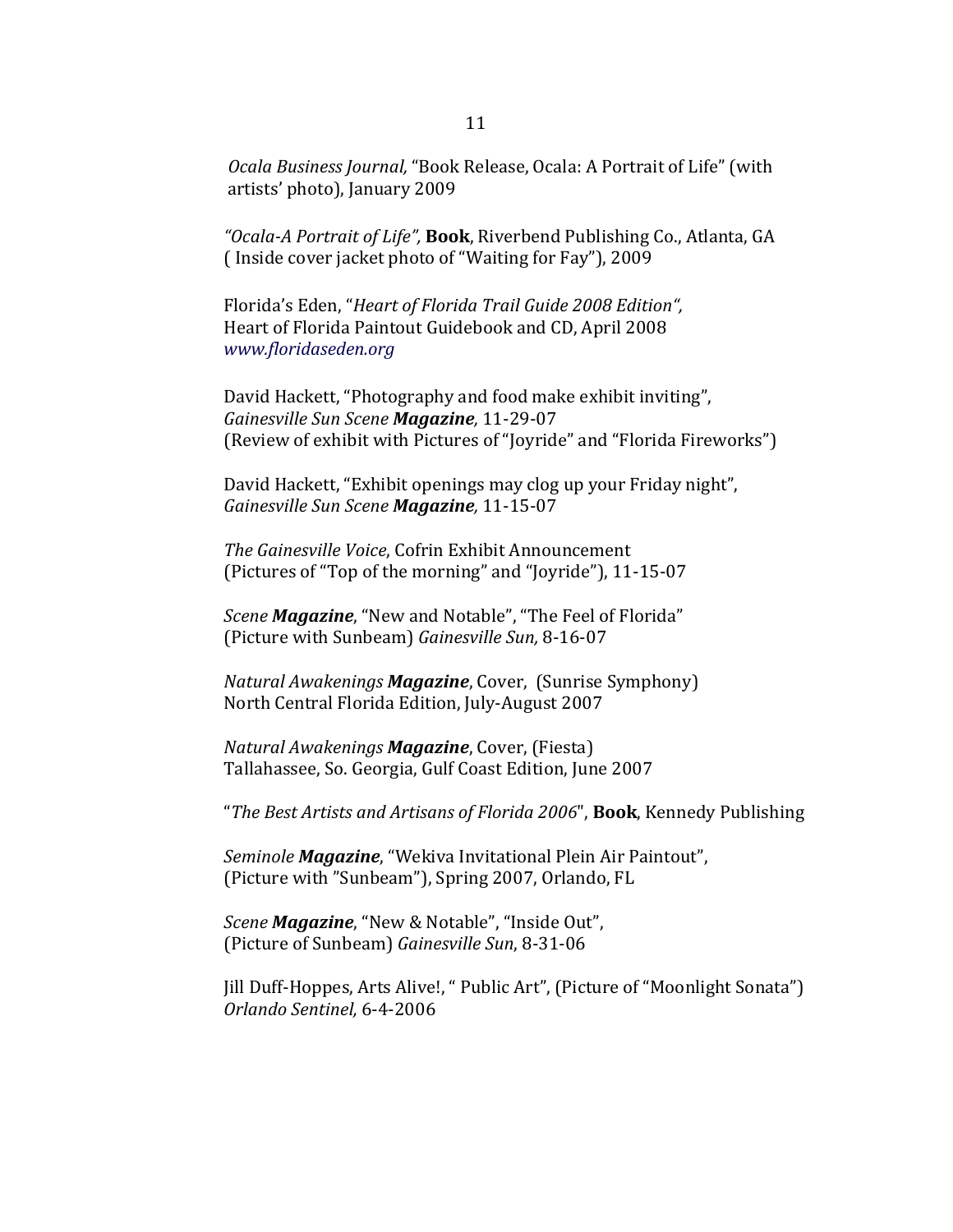Your Community, "Public Art", ( Picture of "Moonlight Sonata") *Orlando Sentinel,* 6-22-2006

Lashonda Stinson, "Home Is Where The Art Is", *Ocala Star Banner*, 8-2-2006

Lashonda Stinson, "In Plein View", (Feature story and color picture at Cross Creek), Arts and Travel, Ocala Star Banner, 4-9-2006

David Hackett, "A little white house with plenty of color", (Full color pictures of three paintings and review), *Scene Magazine*, *Gainesville Sun,* 12-1- 2005

GO Section, *Ocala Star Banner*, (Full color photo of "River Styx" with announcement for Brick City Center For The Arts, 9-08- 2005

*Natural Awakenings Magazine,* Cover, May/June 2005. North Central Florida Edition

Julie Garret, "Fine art, folksy feel - under the oaks", *Gainesville Sun*, 3-17-2005 (with photo "The River Styx")

"Last Chance To Mix It Up" (Color Photo in the Arts Section), *Ocala Star Banner,* 12-31-2004

Lashonda Stinson, "Artists challenged to 'MIX IT UP' for exhibit", *Ocala Star Banner,* 11-26-2004

Dave Schlenker's Top 5 Weekly Must List, (#3), Gainesville Sun, WEEKEND, 10-15-2004 (With Color Photo "OZELLO") Announcing Solo exhibit

William Eyerly, "Pets On Parade", *Alachua Alive Magazine*, March 2004 Kim Hart, "Artists bring to life animal' personalities," *Gainesville Sun*, 2-18-2004 (With Color Photo "Palmetto Cowboys")

Paula King, "Trail Blazing", *Ocala Style Magazine*, July 2003.

"Wm Bartram Paintout Collectors Guide", Artists Alliance of North Florida, April 2003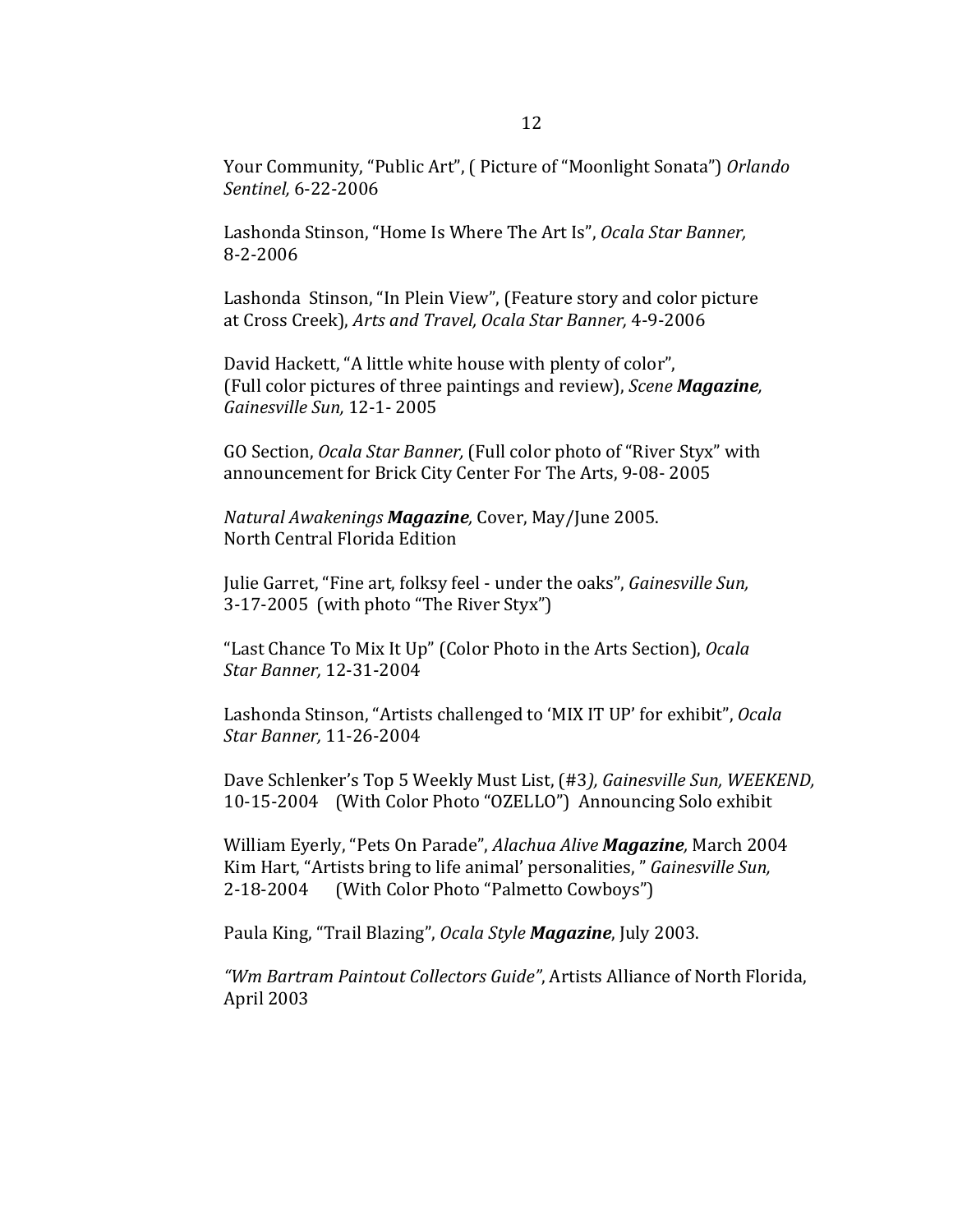Marion Cultural Alliance, **Book**: "HORSEFEVER", 2002.

*Horse Capital Digest*, March 2002.

"Homebound", Ocala Star Banner, 3-26-2002.

"HORSEFEVER" Special Publication, *Ocala Star Banner*, 9-27-2001.

"Labor of Love", *Ocala Star Banner*, 9-10-2001

"Horse Of Course", Ocala Star Banner, 7-15-2001

"Top Designs Selected", *Ocala Star Banner*, 6-9-2001

## *Education*

Chicago Academy of Fine Arts, Chicago, IL Associates Degree Commercial Art and Design, 1970

DuPage College, Glen Ellyn, IL Sculpture 1975-1976.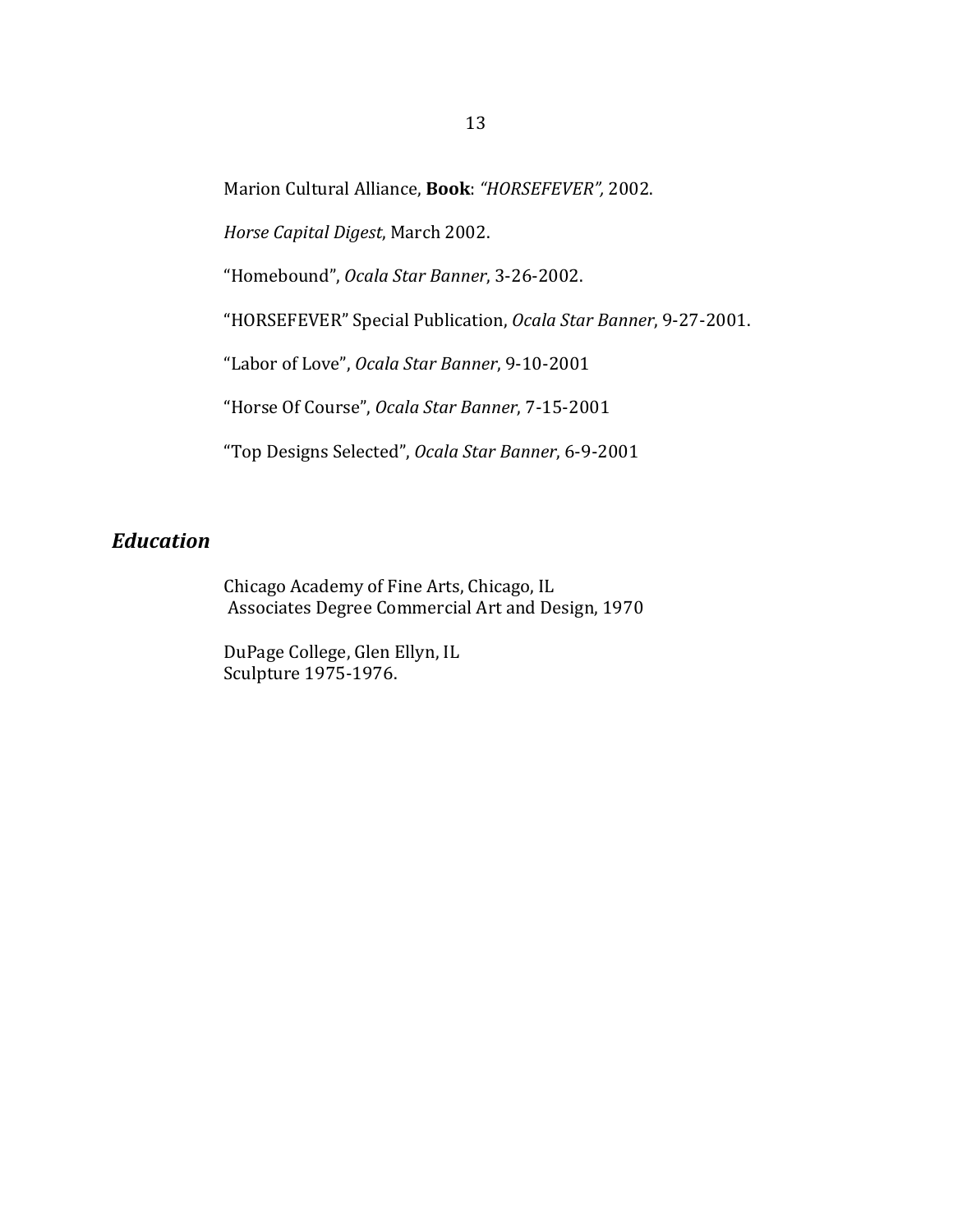### **Biography**

Gary Borse has exhibited his work in many Chicago, Illinois galleries since 1968, when he was attending the Chicago Academy of Fine Arts. Since that time, he has participated in many solo, invitational and juried group shows, as well as being represented by Fine Art Galleries, Art Dealers, Interior Designers, and Art Consultants throughout the United States.

His award-winning work has appeared in public art, museums, on the covers of dozens of magazines, calendars, newspapers, announcement postcards and posters for many exhibits and events throughout the State of Florida. In 2007, his exhibit, "Revealing The Soul: Painting From The Inside Out", consisting of 28 paintings, was shown at the Florida State Capitol Building in the Chamber Gallery, and his exhibit, "The Soul of the Florida Landscape" was on display for six months in the Florida Museum of Natural History. He was chosen to paint a violin for the Florida Orchestra and TBPAC in Tampa, FL., and was commissioned to design the image for the Florida International Festival 2007, featuring the London Symphony Orchestra, in Daytona Beach.

He was awarded First Place in Acrylic Painting in the national competition and book series, "The Best Artists and Artisans of Florida 2006". His 2004 solo exhibit in Gainesville had such favorable reviews that the Gainesville Sun labeled Gary as "a local treasure" with the cover page of the Scene Magazine.

In 2001, Gary was commissioned to paint two pieces of public art by the Marion Cultural Alliance, for the City of Ocala, Florida's "HORSEFEVER" project, "Orion and *Paradiso"*, and again in 2011, he painted "*Mistaken Identity*" for the 10<sup>th</sup> anniversary of HORSEFEVER. In 2020 he was chosen as a  $20<sup>th</sup>$  Anniversary HORSEFEVER artist and painted "*Firecracker".*

Participating in many Paintout events for public conservation efforts, he used his paintings of Orange Lake to raise awareness and help save the Orange Lake Overlook by raising money through social media to help purchase the property for a public park to be preserved into perpetuity. His efforts to enhance this conservation project are ongoing.

His work is in prestigious private and corporate collections such as the Permanent Art Collection of The State of Florida, The University of Florida, Shands Healthcare and many others worldwide.

Gary was born in Chicago, Illinois in 1950. He received an Associates Degree in Commercial Art and Design from the Chicago Academy of Fine Arts in 1970. He is also an accomplished musician and vocalist. He has performed classical, rock, jazz, and blues, for most of his life. His studio and gallery are on his farm in Fairfield, Florida, where he also raises cattle, horses and bees.